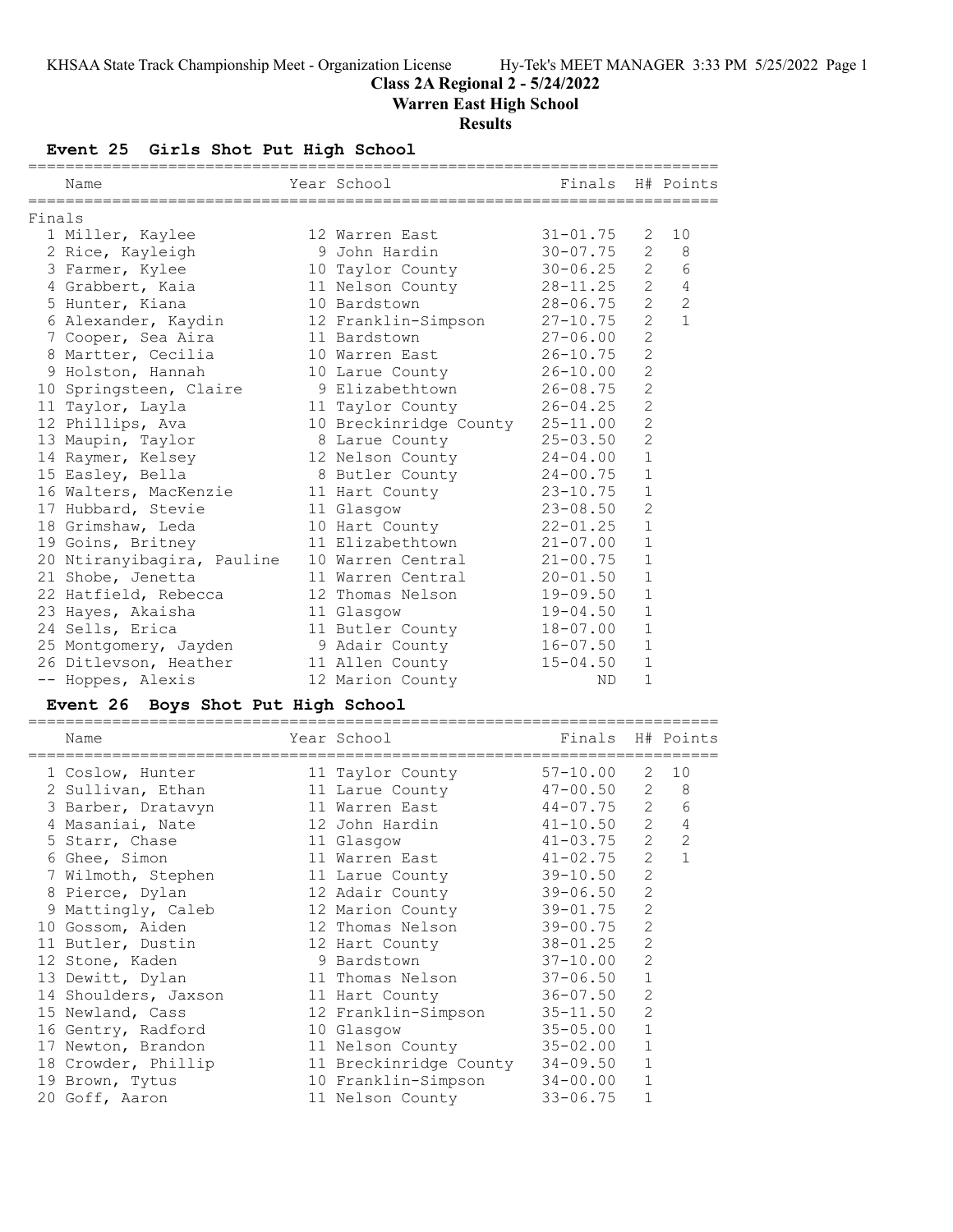**Class 2A Regional 2 - 5/24/2022**

**Warren East High School**

## **Results**

# **....Event 26 Boys Shot Put High School**

|                        | $33 - 02.75$                                                                                                                                                | $\overline{1}$ |
|------------------------|-------------------------------------------------------------------------------------------------------------------------------------------------------------|----------------|
| 22 Jackson, Danny      | $32 - 02.25$                                                                                                                                                | $\overline{1}$ |
|                        | $31 - 08.50$                                                                                                                                                | $\overline{1}$ |
| 24 Gaebler, Konstantin | $31 - 06.00$                                                                                                                                                | $\overline{2}$ |
|                        | $28 - 02.25$                                                                                                                                                | $\overline{1}$ |
| 26 Gardner, Thomas     | $26 - 03.25$                                                                                                                                                | $\overline{1}$ |
|                        | $22 - 11.50$                                                                                                                                                | 1              |
|                        | ΝD                                                                                                                                                          | 2              |
|                        | 12 Warren Central<br>12 Breckinridge County<br>11 Adair County<br>11 Marion County<br>8 Allen County<br>11 Allen County<br>11 Elizabethtown<br>10 Bardstown |                |

#### **Event 27 Girls Discus Throw High School**

| Name                                    | Year School            | Finals H# Points |                |                |
|-----------------------------------------|------------------------|------------------|----------------|----------------|
| 1 Miller, Kaylee                        | 12 Warren East         | $95 - 01$        | 2              | 10             |
| 2 Raymer, Kelsey                        | 12 Nelson County       | 88-05            |                | $2 \quad$<br>8 |
| 3 Springsteen, Claire 5 9 Elizabethtown |                        | 87-01            | $\overline{2}$ | 6              |
| 4 Shobe, Jenetta                        | 11 Warren Central      | 86-06            | $2^{\circ}$    | $\overline{4}$ |
| 5 Phillips, Ava                         | 10 Breckinridge County | 85-06            | $\mathbf{2}$   | $\overline{2}$ |
| 6 Sells, Erica                          | 11 Butler County       | 85-02            | $\overline{2}$ | $\mathbf{1}$   |
| 7 Hunter, Kiana                         | 10 Bardstown           | 79-06            | 2              |                |
| 8 Doctor, Damiah                        | 11 Elizabethtown       | 74-04            | 2              |                |
| 9 Madrigal, Emma                        | 11 Larue County        | $72 - 10$        | $\mathbf{1}$   |                |
| 10 Easley, Bella                        | 8 Butler County        | $72 - 04$        | 2              |                |
| 11 Alexander, Kaydin                    | 12 Franklin-Simpson    | 70-09            | 2              |                |
| 12 Oliver, Abbie                        | 9 Taylor County        | $70 - 01$        | $\mathbf{1}$   |                |
| 12 Cooper, Sea Aira                     | 11 Bardstown           | $70 - 01$        | $\mathbf{1}$   |                |
| 14 Clutts, Briley                       | 10 Nelson County       | $67 - 10$        | $\mathbf{1}$   |                |
| 15 Wallace, Danielle                    | 11 Warren East         | 66-03            | $\mathbf{1}$   |                |
| 16 Hoppes, Alexis                       | 12 Marion County       | 66-01            | $\overline{c}$ |                |
| 17 Pendleton, Cameron                   | 11 Larue County        | 64-08            | $1\,$          |                |
| 18 Ntiranyibagira, Pauline              | 10 Warren Central      | 58-04            | $\mathbf{1}$   |                |
| 19 Hatfield, Rebecca                    | 12 Thomas Nelson       | $57 - 03$        | $\mathbf 1$    |                |
| 20 Rice, Kayleigh                       | 9 John Hardin          | 50-02            | 2              |                |
| 21 Walters, MacKenzie                   | 11 Hart County         | 46-02            | $\mathbf{1}$   |                |
| 22 Montgomery, Jayden                   | 9 Adair County         | 41-10            | 1              |                |
| 23 Grimshaw, Leda                       | 10 Hart County         | $37 - 11$        | $\mathbf 1$    |                |

# **Event 28 Boys Discus Throw High School**

| Name                | Year School       | Finals H# Points |                |                |
|---------------------|-------------------|------------------|----------------|----------------|
| 1 Coslow, Hunter    | 11 Taylor County  | $133 - 01$       | 2              | 10             |
| 2 Summers, Emmanuel | 11 Warren East    | $131 - 11$       | 2              | 8              |
| 3 Sullivan, Ethan   | 11 Larue County   | $127 - 04$       | 2              | 6              |
| 4 Htun, Win         | 12 Warren Central | $126 - 05$       | $2^{\circ}$    | $\overline{4}$ |
| 5 Shoulders, Jaxson | 11 Hart County    | $116 - 02$       | $\overline{2}$ | $\mathcal{L}$  |
| 6 Pierce, Dylan     | 12 Adair County   | $114 - 02$       | $\mathcal{P}$  |                |
| 7 Lydian, Kyan      | 10 Bardstown      | $111 - 11$       | $\overline{2}$ |                |
| 8 Wilmoth, Stephen  | 11 Larue County   | $108 - 08$       | $\mathcal{L}$  |                |
| 9 Butler, Dustin    | 12 Hart County    | $108 - 03$       | $\mathcal{L}$  |                |
| 10 Smith, Aiden     | 11 Elizabethtown  | $106 - 03$       | $\overline{2}$ |                |
| 11 Chambliss, Clint | 12 Elizabethtown  | $103 - 06$       | $\mathcal{L}$  |                |
| 12 Willis, Layton   | 11 Warren East    | $102 - 02$       |                |                |
| 13 Dewitt, Dylan    | 11 Thomas Nelson  | $101 - 07$       | $\mathcal{L}$  |                |
| 14 Gossom, Aiden    | 12 Thomas Nelson  | $97 - 07$        | $\mathcal{P}$  |                |
|                     |                   |                  |                |                |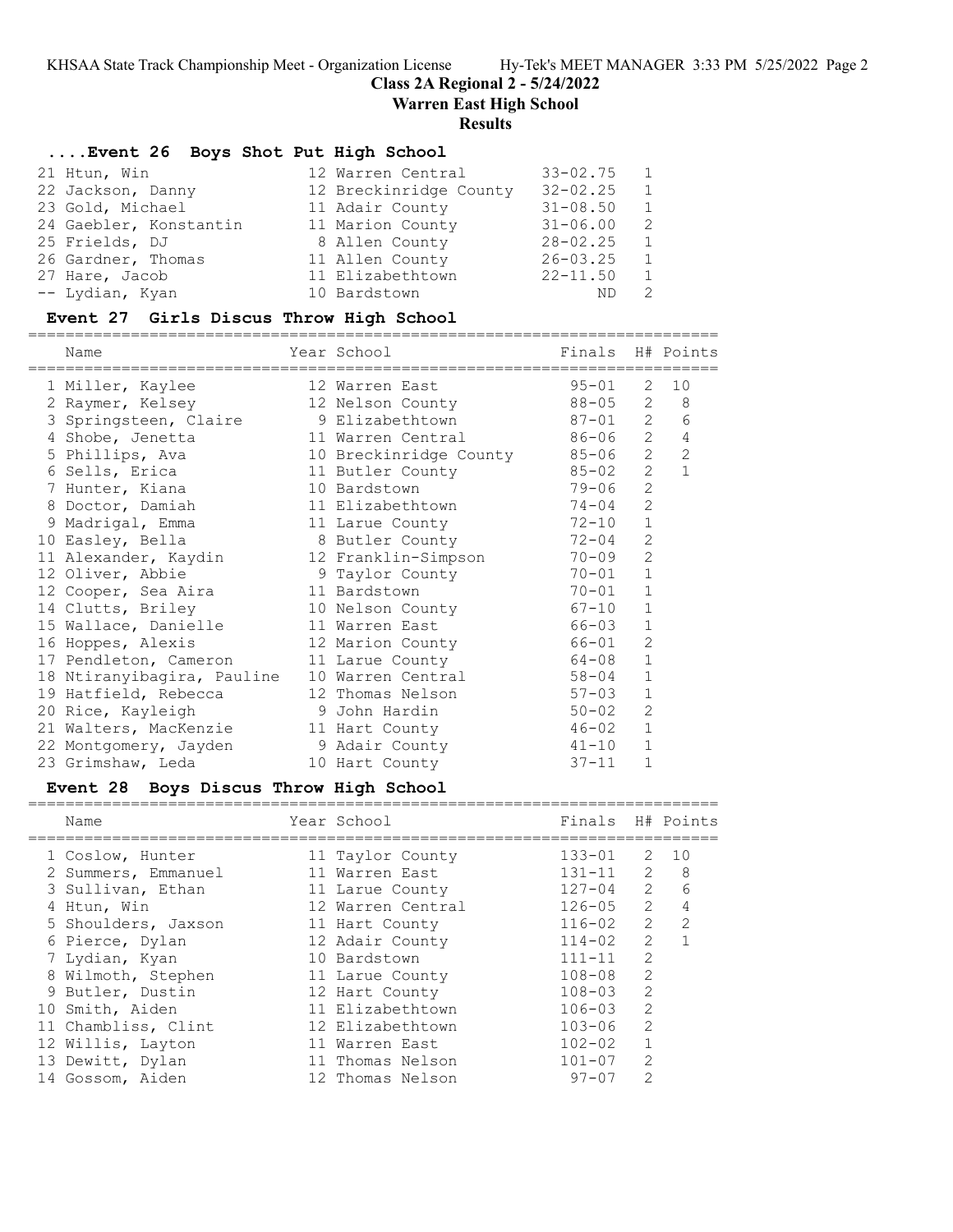## **Class 2A Regional 2 - 5/24/2022**

**Warren East High School**

#### **Results**

#### **....Event 28 Boys Discus Throw High School**

|  | 15 Stone, Kaden         | 9 Bardstown            | $97 - 03$ | -2 |
|--|-------------------------|------------------------|-----------|----|
|  | 16 Frields, DJ          | 8 Allen County         | $97 - 00$ | 1  |
|  | 17 Radaszewski, Richard | 10 Breckinridge County | $88 - 10$ | 1  |
|  | 18 Thomas, Andrew       | 10 Marion County       | $88 - 08$ | 1  |
|  | 19 Gold, Michael        | 11 Adair County        | $87 - 07$ | 1  |
|  | 20 Mattingly, Caleb     | 12 Marion County       | $86 - 07$ | 1  |
|  | 21 Newton, Brandon      | 11 Nelson County       | $83 - 07$ | 1  |
|  | 22 Brown, Tytus         | 10 Franklin-Simpson    | $82 - 10$ | 1  |
|  | 23 Mattingly, Carson    | 11 Nelson County       | $78 - 02$ | 1  |
|  | 24 Yarbrough, Jason     | 12 Franklin-Simpson    | $77 - 09$ | 1  |
|  | 25 Gardner, Thomas      | 11 Allen County        | $72 - 07$ | 1  |
|  |                         |                        |           |    |

#### **Event 29 Girls Long Jump High School**

========================================================================== Name Year School Finals H# Points ========================================================================== 1 Bradley, Maryonna 12 Glasgow 16-06.50 2 10 2 Larue, Audrey 12 Nelson County 16-00.00 2 8 3 Luce, Bella 11 Nelson County J15-07.50 2 6 4 Henning, Natalie 12 Breckinridge County J15-07.50 2 4 5 Moore, Bailey 9 Butler County 15-05.75 2 2 6 Cardillo, Mia 12 Warren Central 15-02.25 2 1 7 Yagabo, Yapembe 10 Warren Central 13-11.75 2 8 Hale, Khloe 10 Glasgow 13-10.00 2 9 Oliver, Karleigh 10 Taylor County 13-06.50 1 10 Deel, Kamryn 8 Warren East 13-02.00 1 11 Coffman, Maggie 12 Thomas Nelson 13-00.00 2 12 Tucker, Gracie 10 Larue County 12-09.50 2 13 Bennett, Mackenzie 12 Adair County 12-09.00 1 13 Wilson, Alyssa 11 Adair County 12-09.00 2 15 Price, Macy 9 Warren East 12-07.00 1 16 Mattingly, Grace 9 Marion County 12-01.25 2 17 Wooldridge, Molli Jo 8 Larue County 11-06.75 1 18 Brown, Maddy 9 Taylor County 11-01.50 1 19 Horner, Shylo 8 Elizabethtown 10-06.00 1 20 Daughtery, Michaela 8 Marion County 9-05.00 1 -- Halmon, Kaelyn 9 Franklin-Simpson ND 1 -- Buzick, Claire 7 Bardstown ND 1 -- Smith, Kaydance 12 Hart County ND 1

#### **Event 30 Boys Long Jump High School** ==========================================================================

| Name                   | Year School       | Finals H# Points |               |               |
|------------------------|-------------------|------------------|---------------|---------------|
| 1 Tonge, Shannon       | 11 Bardstown      | $20 - 11.00$     |               | 2 10          |
| 2 Van Why IV, Harry    | 12 Marion County  | $20 - 10.75$     | $2^{\circ}$   | 8             |
| 3 Long, Jamarian       | 12 Glasgow        | $20 - 06.50$     | $\mathcal{L}$ | 6             |
| 4 Bell, Avery          | 12 Bardstown      | $20 - 03.50$     | 2             | 4             |
| 5 Faison, Kavon        | 12 Warren East    | $20 - 02.50$     | $\mathcal{P}$ | $\mathcal{P}$ |
| 6 Manirakiza, Summy    | 12 Warren Central | $20 - 02.00$     | $\mathcal{L}$ |               |
| 7 Villafuerte, Izayiah | 11 Warren Central | $19 - 11.00$     | $\mathcal{L}$ |               |
| 8 Christian, Blaine    | 12 Glasgow        | $19 - 09.50$     | $\mathcal{L}$ |               |
| 9 Doyle, Connor        | 11 Warren East    | $19 - 01.00$     | $\mathcal{L}$ |               |
| 10 Schory, Benjamin    | 10 Elizabethtown  | $18 - 04.00$     | $\mathcal{L}$ |               |
| 11 Hamilton, Latavian  | 12 Nelson County  | $18 - 03.00$     | $\mathcal{L}$ |               |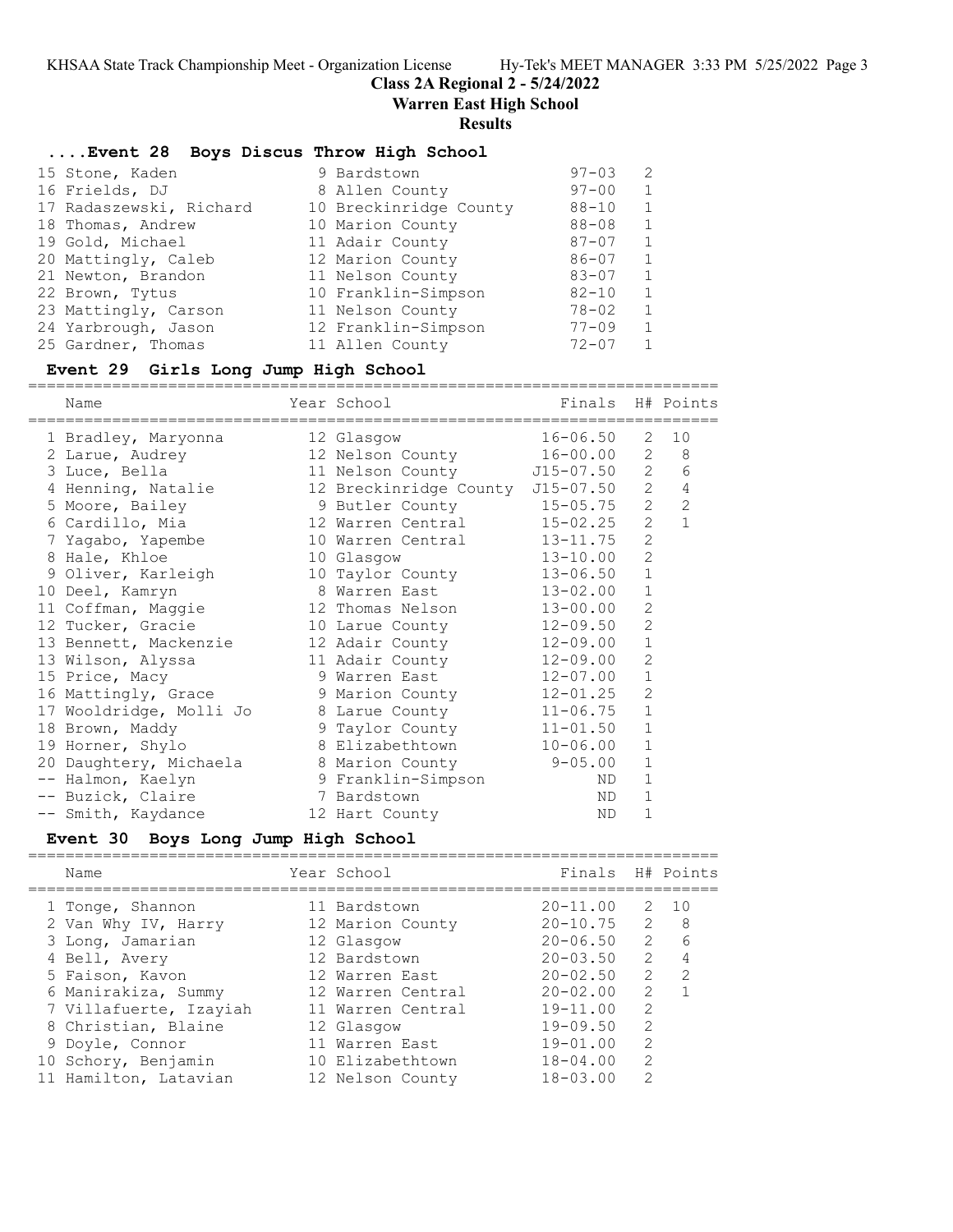**Class 2A Regional 2 - 5/24/2022**

**Warren East High School**

#### **Results**

# **....Event 30 Boys Long Jump High School**

|  | 12 Krulik, Hunter      | 11 Allen County        | $17 - 09.00$ | - 2          |
|--|------------------------|------------------------|--------------|--------------|
|  | 13 Hite, Charlie       | 10 Larue County        | $17 - 06.50$ | 1            |
|  | 14 Miller, Jayden      | 10 Adair County        | $16 - 10.00$ | $\mathbf{1}$ |
|  | 15 Welch, Alex         | 10 Thomas Nelson       | $16 - 09.00$ | 1            |
|  | 16 Lucas, Shane        | 10 Breckinridge County | $16 - 04.75$ | $\mathbf{1}$ |
|  | 17 Reeves, Leland      | 8 Taylor County        | $16 - 03.50$ | $\mathbf{1}$ |
|  | 18 Verderaime, Anthony | 10 Allen County        | $16 - 01.50$ | $\mathbf{1}$ |
|  | 19 Brooks, Kerjames    | 11 Thomas Nelson       | $15 - 08.00$ | $\mathbf{1}$ |
|  | 20 Hines, Nathan       | 11 Adair County        | $15 - 05.00$ | $\mathbf{1}$ |
|  | 21 Merritt, Landis     | 8 Franklin-Simpson     | $14 - 05.50$ | $\mathbf{1}$ |
|  | 22 Sublett, Sean       | 9 Franklin-Simpson     | $14 - 04.50$ | $\mathbf{1}$ |
|  | 23 Smith, Isaac        | 7 Hart County          | $9 - 01.00$  | 1            |
|  |                        |                        |              |              |

#### **Event 31 Girls Triple Jump High School**

======================================================================= Name **Name** Year School **Finals Points** ======================================================================= 1 Carter, Amiyah 10 Warren East 34-05.50 10 2 Cardillo, Mia 12 Warren Central 33-11.00 8 3 Henning, Natalie 12 Breckinridge County 33-01.75 6 4 Lawson, Madison 9 Warren East 33-00.00 4 5 Patrick, Scout 8 Larue County 32-04.50 2 6 Manirakiza, Marie 10 Warren Central 31-00.00 1 7 Luce, Bella 11 Nelson County 30-05.75 8 Hale, Khloe 10 Glasgow 29-07.50 9 Railley, Zarionha 8 Bardstown 29-04.00 10 Wilson, Alyssa 11 Adair County 28-08.50 11 Grabbert, Kaia 11 Nelson County 28-07.50 12 Chambers, Caroline 12 Butler County 28-03.75 13 Courtney, Miyah 8 Bardstown 28-02.25 14 Skaggs, Ann Marie 9 Butler County 28-02.00 15 Kudrna, Amelia 9 Larue County 28-01.75 16 Mattingly, Grace 9 Marion County 27-05.50 17 Wise, Morgan 12 Elizabethtown 27-00.00 18 Taylor, Layla 11 Taylor County 26-09.00 19 Smith, Sophie 7 Adair County 26-03.25 20 Phillips, Lyla 9 Taylor County 24-08.25

## **Event 32 Boys Triple Jump High School**

|  | Name                    | Year School       | Finals H# Points |                |               |
|--|-------------------------|-------------------|------------------|----------------|---------------|
|  | 1 Van Why IV, Harry     | 12 Marion County  | $41 - 02.25$     | 2              | 10            |
|  | 2 Jefferson, Malik      | 11 Warren Central | $40 - 08.50$     | $\mathcal{L}$  | - 8           |
|  | 3 Stone, Donovan        | 10 Bardstown      | $39 - 08.75$     | $\mathcal{L}$  | 6             |
|  | 4 Bell, Avery           | 12 Bardstown      | $39 - 07.00$     | $\mathbf{1}$   | 4             |
|  | 5 Ghee, Isaiah          | 11 Warren East    | $39 - 01.50$     | $\mathcal{L}$  | $\mathcal{L}$ |
|  | 6 Christian, Blaine     | 12 Glasgow        | $38 - 08.00$     | $\mathfrak{D}$ |               |
|  | 7 Taylor, Canaan        | 12 Larue County   | $38 - 05.75$     | $\mathcal{L}$  |               |
|  | 8 Hamilton, Latavian    | 12 Nelson County  | $38 - 01.75$     | $\mathcal{L}$  |               |
|  | 9 Clark, Javon          | 11 Glasgow        | $37 - 06.00$     | 2              |               |
|  | 10 Beam, Trevor         | 11 Nelson County  | $37 - 04.00$     |                |               |
|  | 11 Villafuerte, Izayiah | 11 Warren Central | $36 - 09.50$     |                |               |
|  | 12 Laughing, Luke       | 11 Butler County  | $36 - 02.50$     | $\mathcal{L}$  |               |
|  | 13 Miller, Jayden       | 10 Adair County   | $35 - 06.00$     |                |               |
|  |                         |                   |                  |                |               |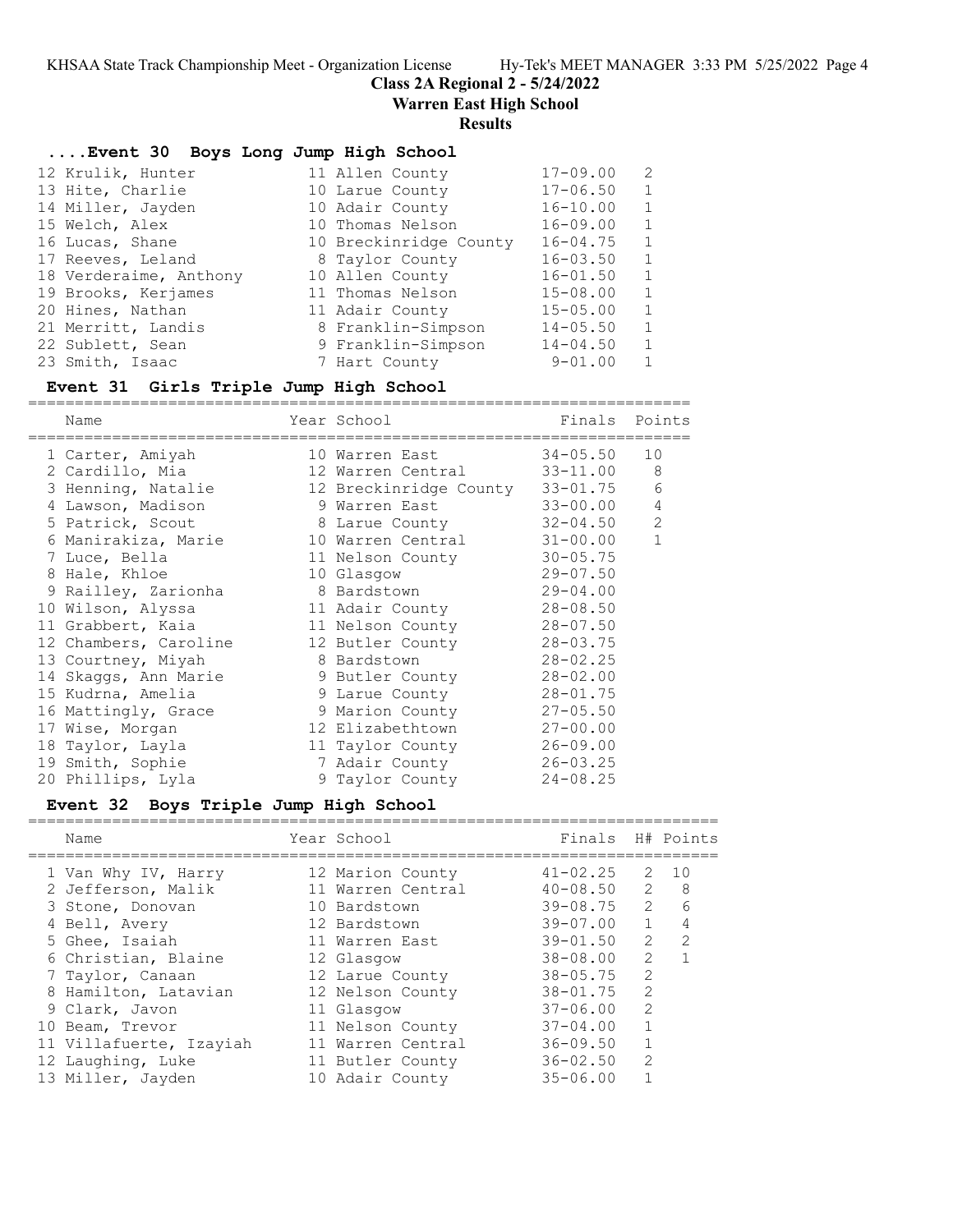**Class 2A Regional 2 - 5/24/2022**

**Warren East High School**

#### **Results**

#### **....Event 32 Boys Triple Jump High School**

| 14 Lucas, Shane     | 10 Breckinridge County | $35 - 03.00$ | 1              |
|---------------------|------------------------|--------------|----------------|
| 15 Abren, Braxtyn   | 8 Taylor County        | $30 - 08.25$ | 1              |
| 16 Dowell, Waylon   | 11 Breckinridge County | $30 - 05.50$ | 1              |
| 17 Welch, Alex      | 10 Thomas Nelson       | $29 - 00.00$ | 1              |
| 18 Serrano, Noe     | 11 Marion County       | $28 - 05.25$ | $\overline{1}$ |
| -- Brooks, Kerjames | 11 Thomas Nelson       | ND.          | 1              |

#### **Event 33 Girls High Jump High School**

=======================================================================

| Name                    | Year School       | Finals       | Points       |
|-------------------------|-------------------|--------------|--------------|
| 1 Murphy, Caroline      | 11 Glasgow        | $5 - 04.00$  | 10           |
| 2 Smith, Alex           | 9 Nelson County   | J4-10.00     | 8            |
| 3 Yagabo, Yapembe       | 10 Warren Central | J4-10.00     | 6            |
| 4 Harrell, Natalie      | 12 Warren East    | J4-08.00     | 3            |
| 4 Skaggs, Ann Marie     | 9 Butler County   | J4-08.00     | 3            |
| 6 Moore, Mya            | 7 Elizabethtown   | $J4 - 08.00$ | $\mathbf{1}$ |
| 7 Grabbert, Kaia        | 11 Nelson County  | $J4 - 06.00$ |              |
| 8 Woods, Tayanah        | 10 Warren East    | $J4 - 06.00$ |              |
| 9 Chambers, Caroline    | 12 Butler County  | $J4 - 06.00$ |              |
| 10 Railley, Zarionha    | 8 Bardstown       | $J4 - 04.00$ |              |
| 10 Gross, Laila         | 12 Larue County   | $J4 - 04.00$ |              |
| 12 Coffman, Maggie      | 12 Thomas Nelson  | $J4 - 04.00$ |              |
| 13 James, Blakyn        | 10 Larue County   | $J4 - 04.00$ |              |
| 14 Ramsey, Eva          | 10 Elizabethtown  | $4 - 02.00$  |              |
| 15 Benningfield, Kayley | 8 Taylor County   | $4 - 00.00$  |              |
| -- Wright, Addy         | 10 Taylor County  | ΝH           |              |

#### **Event 34 Boys High Jump High School** =======================================================================

Name Year School Finals Points ======================================================================= 1 Rogers, Devon 12 John Hardin J6-00.00 10 2 Bell, Avery 12 Bardstown J6-00.00 8 3 Laughing, Luke 11 Butler County 5-10.00 6 4 Hadden, Tykeem 9 Bardstown J5-08.00 4 5 Jones, Hudson 10 Elizabethtown J5-08.00 2 6 Andrews, Isaiah 11 Warren East J5-06.00 1 7 Spalding, Conner 12 Nelson County 55-06.00 8 Hunter-Williamson, Aidan 12 Larue County  $J5-06.00$  9 Clark, Javon 11 Glasgow 5-04.00 10 Rashidi, Omary 11 Warren Central J5-02.00 11 Brown, Jabari 10 Franklin-Simpson J5-02.00 12 Cecil, Michael 11 Elizabethtown 5-00.00 13 Coats, Isaiah 12 Glasgow 4-10.00 -- Hines, Nathan 11 Adair County NH

# **Event 35 Girls Pole Vault High School**

| Name                                                                       | Year School                                                           | Finals Points                                      |                |
|----------------------------------------------------------------------------|-----------------------------------------------------------------------|----------------------------------------------------|----------------|
| 1 Melgar, Aspen<br>2 Smith, Alex<br>3 Patrick, Scout<br>4 Tibbs, Remington | 12 John Hardin<br>9 Nelson County<br>8 Larue County<br>11 Warren East | 7-06.00<br>$7 - 00.00$<br>$J6 - 06.00$<br>J6-06.00 | - 10<br>8<br>6 |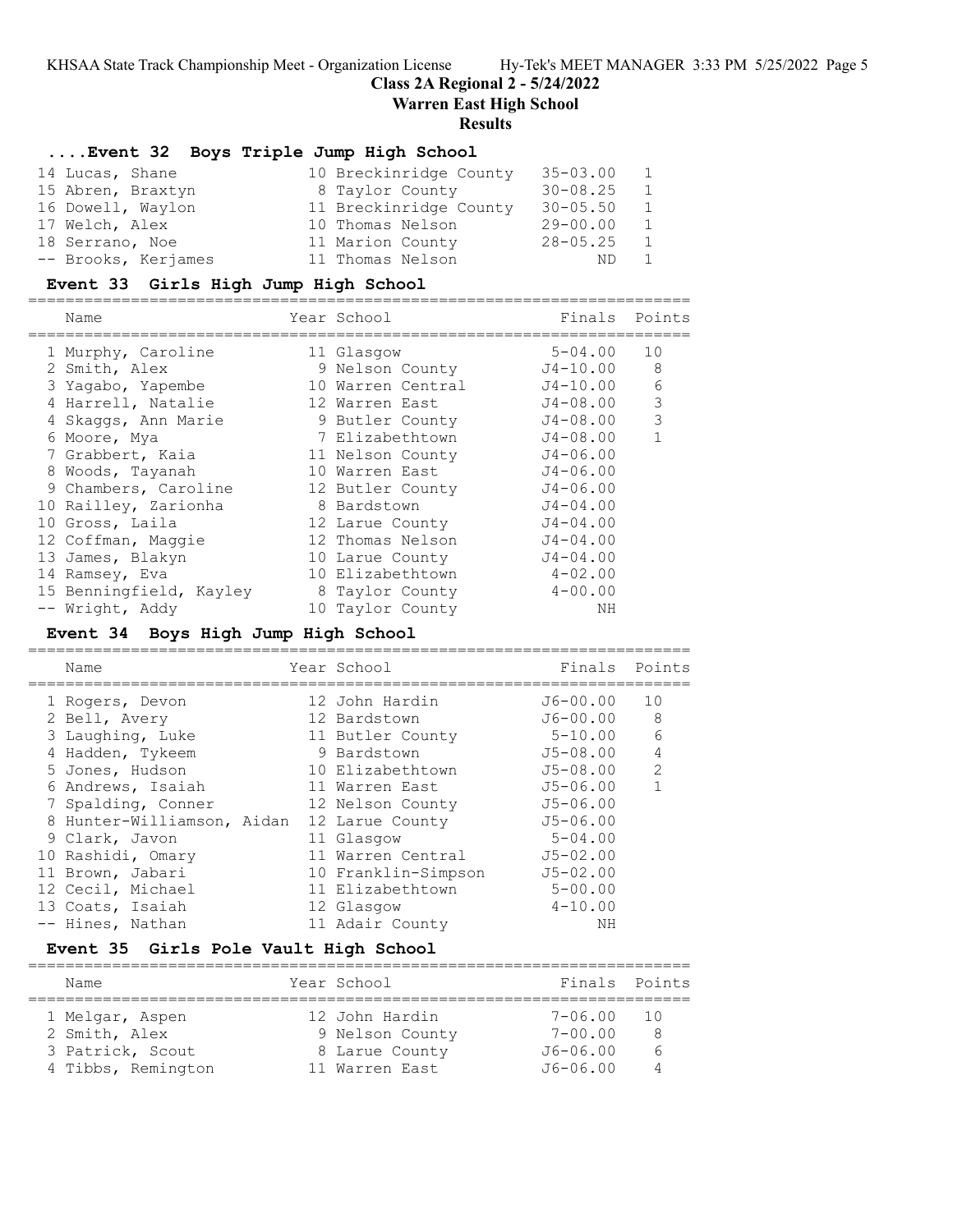**Class 2A Regional 2 - 5/24/2022**

**Warren East High School**

# **Results**

# **....Event 35 Girls Pole Vault High School**

| 5 Ballard, Emma     | 11 Thomas Nelson | $J6 - 00.00$ | - 2 |
|---------------------|------------------|--------------|-----|
| 6 Vance, Azlynn     | 10 Nelson County | $J6 - 00.00$ | 1   |
| 7 Kudrna, Amelia    | 9 Larue County   | $J5 - 06.00$ |     |
| 8 Gleichauf, Lillie | 10 Warren East   | $J5 - 06.00$ |     |
| 9 Davis, Brylee     | 10 Elizabethtown | $J4 - 06.00$ |     |
| 10 Moore, Mya       | 7 Elizabethtown  | $J4 - 06.00$ |     |

# **Event 36 Boys Pole Vault High School**

| Name                | Year School      | Finals Points |               |
|---------------------|------------------|---------------|---------------|
| 1 Edlin, Justice    | 11 Thomas Nelson | $11 - 06.00$  | 10            |
| 2 Boone, Sawyer     | 12 Thomas Nelson | $10 - 00.00$  | 8             |
| 3 Mayen, Marvin     | 12 Nelson County | $9 - 06.00$   | 5             |
| 3 Cecil, Michael    | 11 Elizabethtown | $J9 - 00.00$  | 5             |
| 4 McCaughley, Judah | 10 Bardstown     | $J9 - 00.00$  | $\mathcal{P}$ |
| 5 Arterburn, Trent  | 10 Warren East   | $J8 - 06.00$  | 1             |
| 6 Thomas, Deyantee  | 10 Warren East   | $J8 - 06.00$  |               |
| 8 Gustafson, Gunner | 10 Larue County  | $8 - 00.00$   |               |
| 9 Raker, Tayden     | 8 Larue County   | $7 - 06.00$   |               |
|                     |                  |               |               |

# **Event 39 Girls Shot Put Wheelchair Wheelchair**

| Name                                                   |                                                         |                | Year School     |  | Finals                                                                                                   |                           |  |
|--------------------------------------------------------|---------------------------------------------------------|----------------|-----------------|--|----------------------------------------------------------------------------------------------------------|---------------------------|--|
|                                                        | 1 Gregory, Faith                                        |                | 9 Bardstown     |  | $10 - 08.25$                                                                                             |                           |  |
|                                                        | Mixed Shot Put Unified<br>Event 41                      |                |                 |  |                                                                                                          |                           |  |
| Name                                                   |                                                         |                | Year School     |  | Finals                                                                                                   |                           |  |
|                                                        | 1 Lydian, Kyan<br>2 Hunter, Kiana<br>3 Cooper, Sea Aira |                | M10 Bardstown   |  | 57-00.00 Shamya Wright<br>W10 Bardstown 34-01.25 Ethan Jenkins<br>W11 Bardstown 31-05.50 Lexie Mattingly |                           |  |
| Women - High School - Team Rankings - 18 Events Scored |                                                         |                |                 |  |                                                                                                          |                           |  |
|                                                        | 1) Warren East                                          |                | 102             |  | 2) Elizabethtown                                                                                         | 70                        |  |
|                                                        | 3) Nelson County                                        |                | 66              |  | 3) Larue County                                                                                          | 66                        |  |
|                                                        | 5) Glasgow                                              |                | 57              |  | 6) Bardstown                                                                                             | 47                        |  |
| 7)                                                     | John Hardin                                             |                |                 |  | 44 7) Breckinridge County 44                                                                             |                           |  |
| 9)                                                     | Warren Central                                          |                | 24              |  | 10) Thomas Nelson                                                                                        | 10                        |  |
|                                                        | 10) Butler County                                       |                | 10              |  | 12) Taylor County                                                                                        | 7<br>$\overline{c}$       |  |
|                                                        | 13) Adair County<br>14) Marion County                   | $\overline{2}$ | $6\overline{6}$ |  | 14) Hart County<br>16) Franklin-Simpson                                                                  | $\mathbf{1}$              |  |
|                                                        |                                                         |                |                 |  |                                                                                                          | ========================= |  |
| Men - High School - Team Rankings - 18 Events Scored   |                                                         |                |                 |  |                                                                                                          |                           |  |
|                                                        | 1) Butler County                                        |                | 102             |  | 2) Bardstown                                                                                             | 95                        |  |
| 3)                                                     | Thomas Nelson                                           |                | 88              |  | 4) Warren East                                                                                           | 61                        |  |
| 5)                                                     | Elizabethtown                                           |                | 44              |  | 6) Warren Central                                                                                        | 35                        |  |
| 7)                                                     | Larue County                                            |                | 34              |  | 8) Taylor County                                                                                         | 32                        |  |
|                                                        | 9) Marion County                                        |                | 18              |  | 10) John Hardin                                                                                          | 17                        |  |
| 10)                                                    | Glasqow                                                 |                | 17              |  | 12) Adair County                                                                                         | 7                         |  |
|                                                        | 13) Nelson County                                       |                | 5               |  | 14) Hart County                                                                                          | $\overline{2}$            |  |